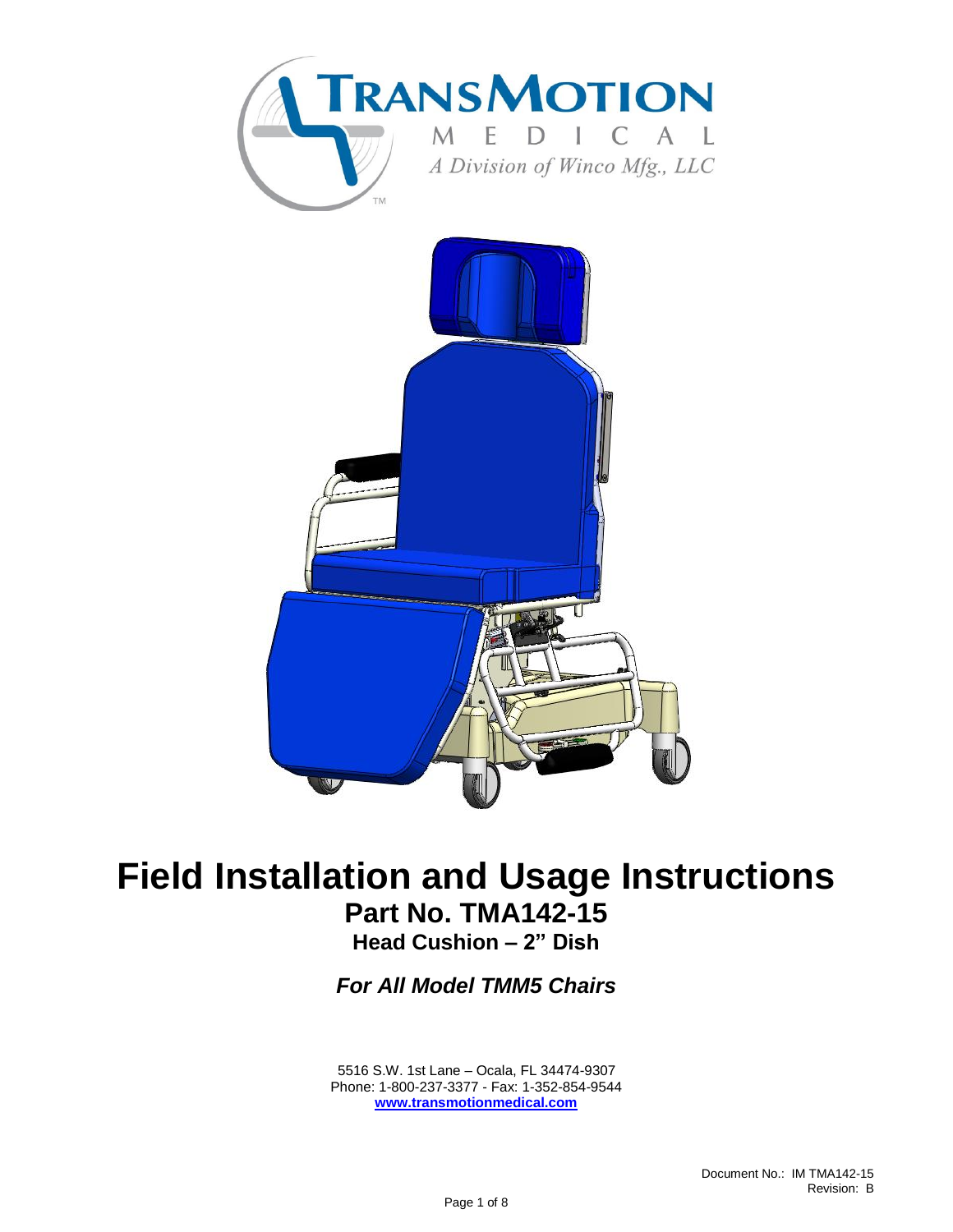### **TABLE OF CONTENTS**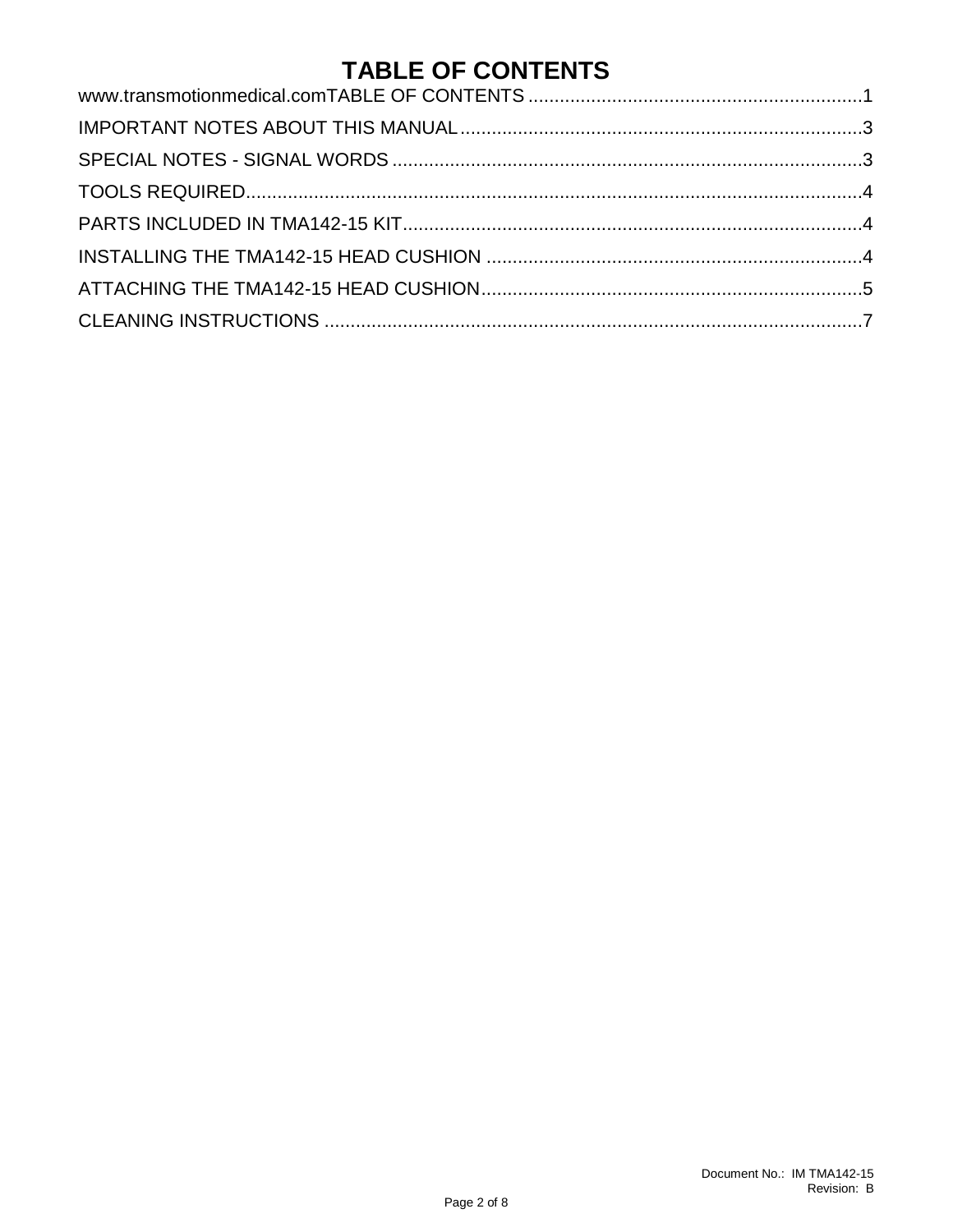#### <span id="page-2-0"></span>**IMPORTANT NOTES ABOUT THIS MANUAL**

This Field Installation and Usage Instruction document is designed to assist you with installation of the TransMotion Medical Product. Carefully read this document thoroughly before using the equipment or doing service/maintenance on it. If you are unable to understand the WARNINGS and CAUTIONS and instructions, contact TransMotion Medical customer service before attempting to operate or service the equipment otherwise injury or damage may result.

To assure safe operation of this device, it is essential that methods and procedures be established for educating and training staff on the safe and effective operation of the product.

TransMotion Medical reserves the right to change specifications without notice.

The information contained in this document is subject to change without notice.

Specifications listed are nominal and may vary slightly from unit to unit due to tolerance variations.

Photographs and illustrations contained within this document may not depict exactly the model you have. This document can cover many closely related models.

#### <span id="page-2-1"></span>**SPECIAL NOTES - SIGNAL WORDS**

Signal words are used in this manual and apply to hazards which could result in injury or property damage. The following is a definition of those signal words as used in this document:

#### A DANGER

Indicates an imminently hazardous situation which, if not avoided, will result in death or serious injury.

#### **AWARNING**

Indicates a potentially hazardous situation which, if not avoided, could result in death or serious injury.

#### **ACAUTION**

Indicates a potentially hazardous situation which, if not avoided, may result in minor or moderate injury. It may also be used to alert against unsafe practices or potential property damage hazards.



Provides important information, makes special instructions clearer, or provides service personnel information to make maintenance easier.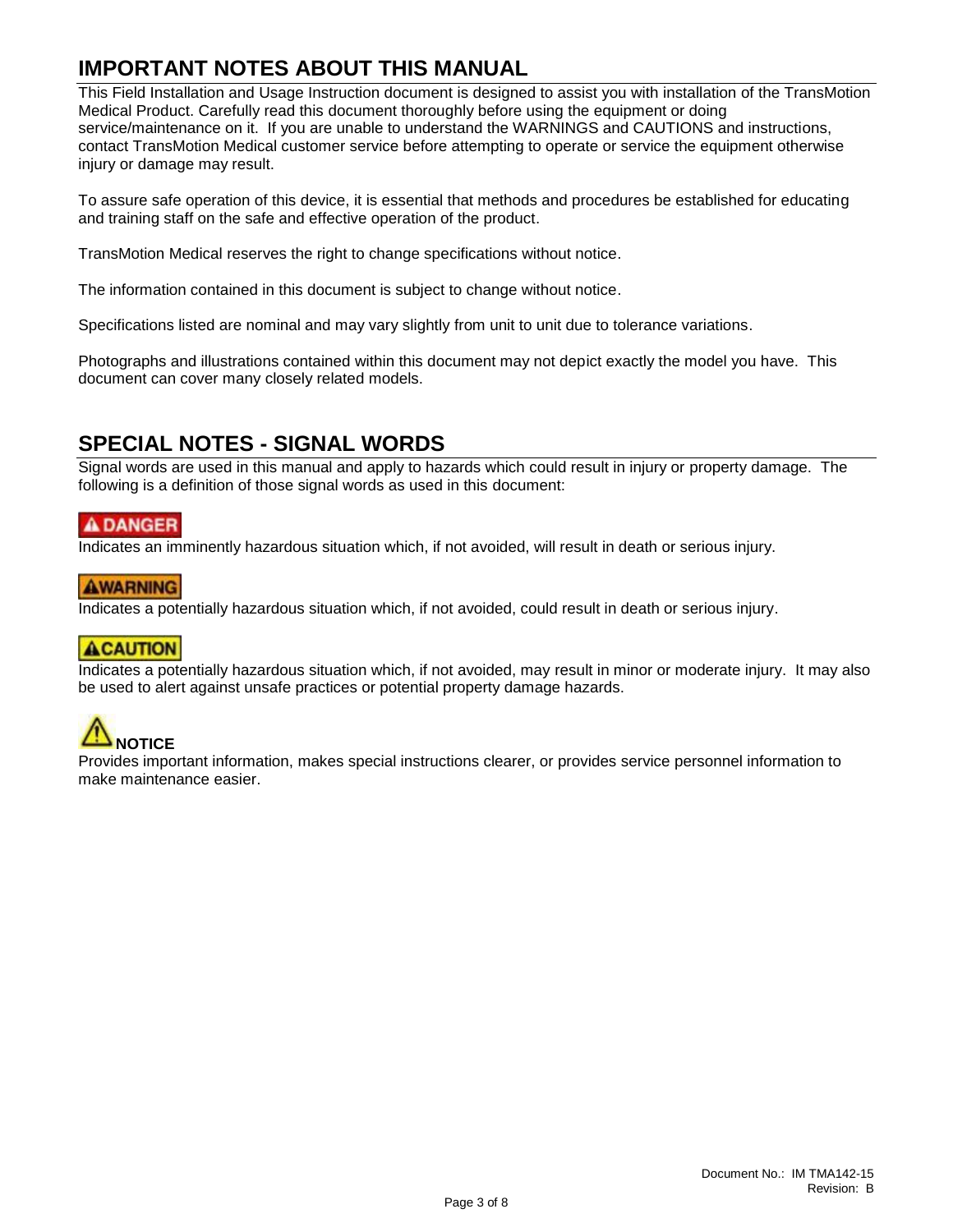### <span id="page-3-0"></span>**TOOLS REQUIRED**

No tools required.

#### <span id="page-3-1"></span>**PARTS INCLUDED IN TMA142-15 KIT**

Verify that you have all the parts listed. If not, contact TMM Service at 1-800-237-3377. (1) TMA142-15 – Head Cushion – 2" Dish

### <span id="page-3-2"></span>**INSTALLING THE TMA142-15 HEAD CUSHION**

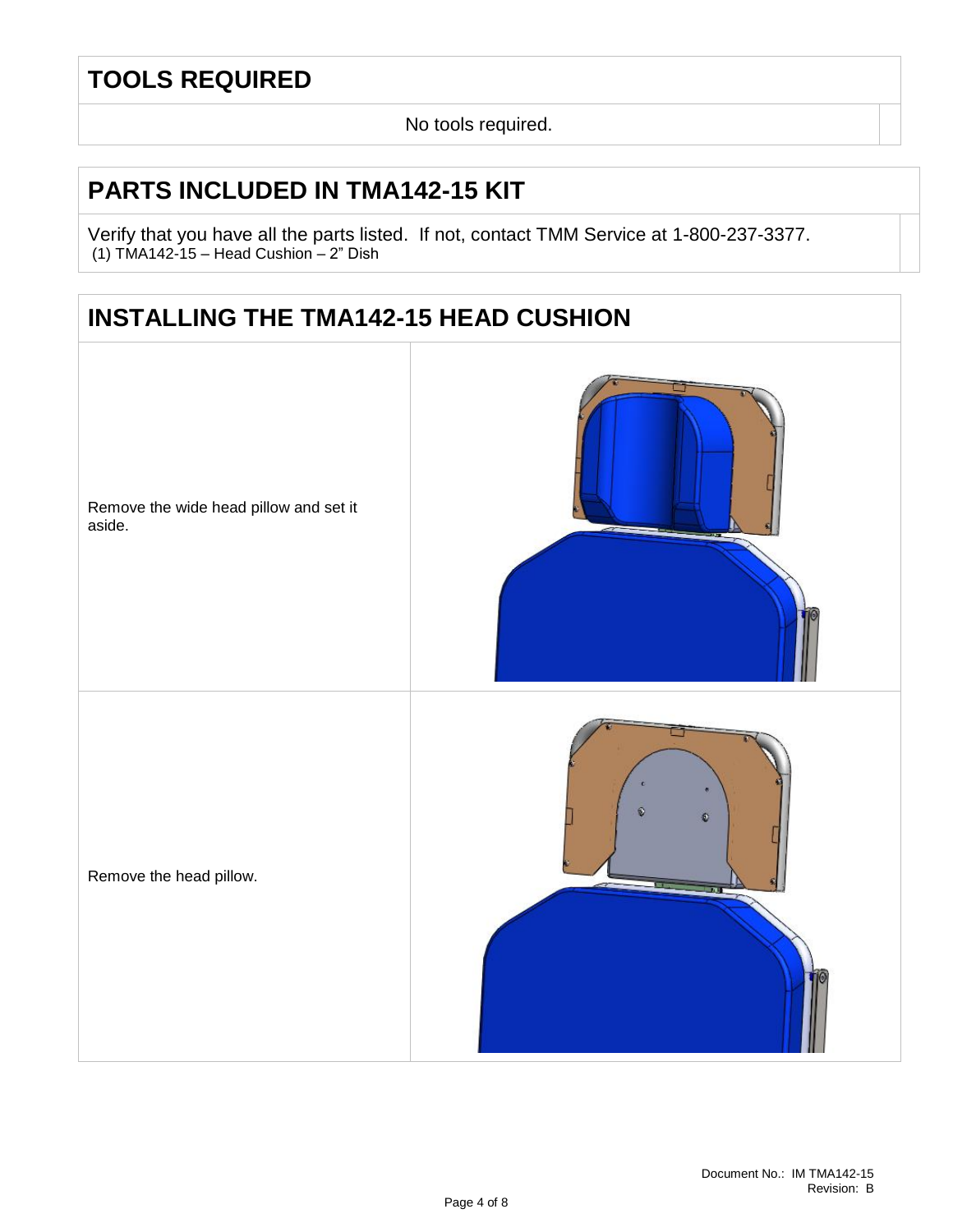### <span id="page-4-0"></span>**ATTACHING THE TMA142-15 HEAD CUSHION**

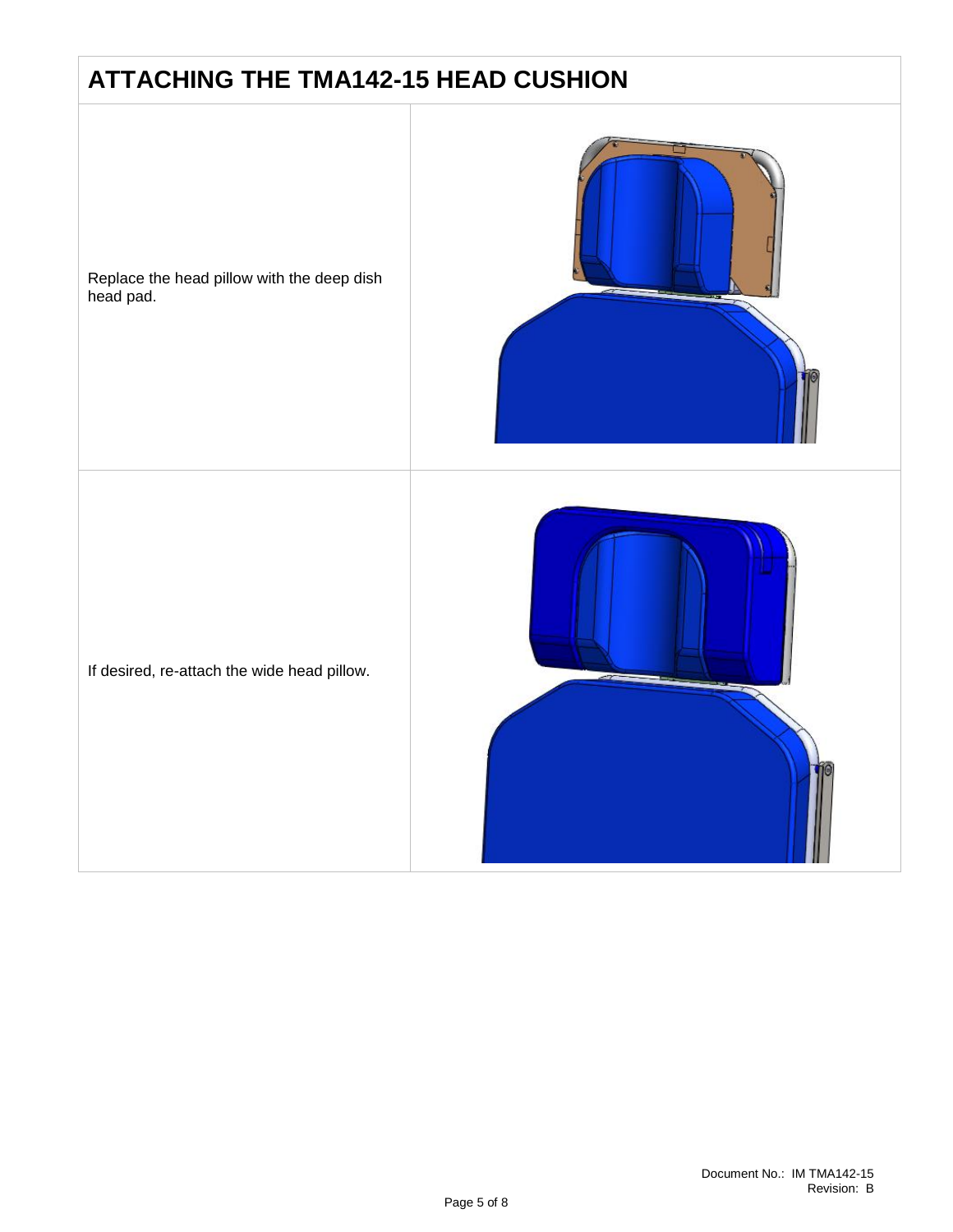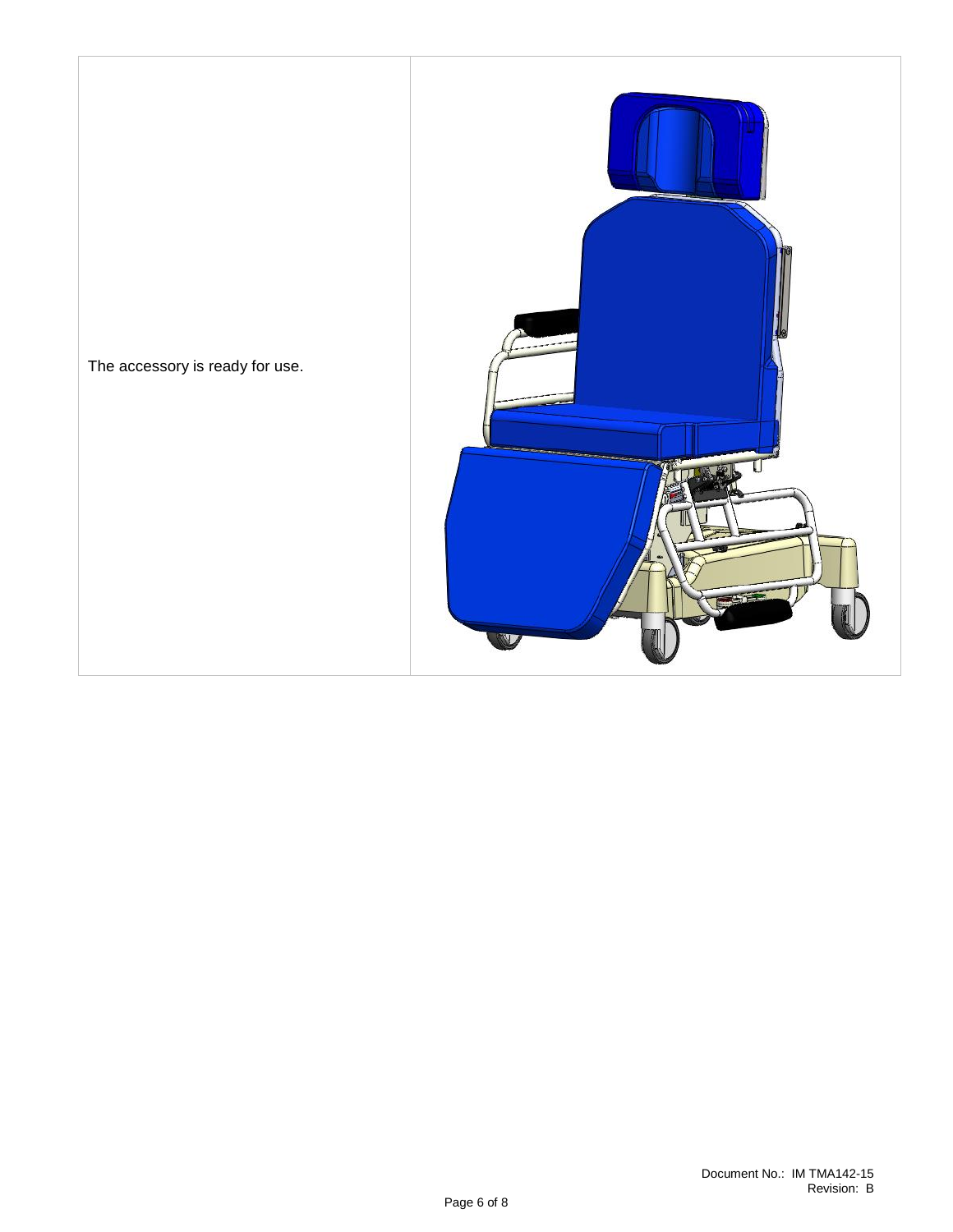### <span id="page-6-0"></span>**CLEANING INSTRUCTIONS**

## **ACAUTION** STEAM AND/OR PRESSURE CLEANING CHAIR WILL VOID WARRANTY

| <b>COMPONENT</b>                                 | <b>FREQUENCY</b>                                       | <b>PROCEDURE</b>                                   | <b>CLEANING</b>                                              | <b>COMMENT</b>                                        |  |
|--------------------------------------------------|--------------------------------------------------------|----------------------------------------------------|--------------------------------------------------------------|-------------------------------------------------------|--|
|                                                  |                                                        |                                                    | <b>AGENT</b>                                                 |                                                       |  |
| All Rails and Painted<br>Metal                   | As required/in<br>accordance with<br>facility policies | Wipe with damp<br>cloth and allow to<br>air dry    | Facility approved<br>detergents,<br>disinfectants &<br>water | Check for chipped<br>paint/chrome                     |  |
| <b>Base Cover</b>                                | As required/in<br>accordance with<br>facility policies | Wipe with damp<br>cloth and allow to<br>air dry    | Facility approved<br>detergents,<br>disinfectants &<br>water | Check for peeling or<br>missing labels                |  |
| Actuators and<br><b>Battery Pack</b>             | As required/in<br>accordance with<br>facility policies | Wipe with damp<br>cloth and allow to<br>air dry    | Facility approved<br>detergents,<br>disinfectants &<br>water | Clean exterior<br>surfaces only with<br>minimal water |  |
| Pendants                                         | As required/in<br>accordance with<br>facility policies | Wipe with damp<br>cloth and allow to<br>air dry    | Facility approved<br>detergents,<br>disinfectants &<br>water | Clean exterior<br>surfaces only with<br>minimal water |  |
| <b>All Other Surfaces</b>                        | As required/in<br>accordance with<br>facility policies | Wipe with damp<br>cloth and allow to<br>air dry    | Facility approved<br>detergents,<br>disinfectants &<br>water | Check for damage                                      |  |
| <b>TransMotion</b><br><b>Medical Accessories</b> | As required/in<br>accordance with<br>facility policies | Wipe with damp<br>cloth and allow to<br>air dry    | Facility approved<br>detergents,<br>disinfectants &<br>water | Check for damage                                      |  |
| 3rd Party<br>Accessories                         | As required/in<br>accordance with<br>facility policies | Consult manual provided by accessory manufacturer. |                                                              |                                                       |  |

\* Use of Facility approved detergents and disinfectants must comply with the instructions provided by the manufacturer(s) of those products.